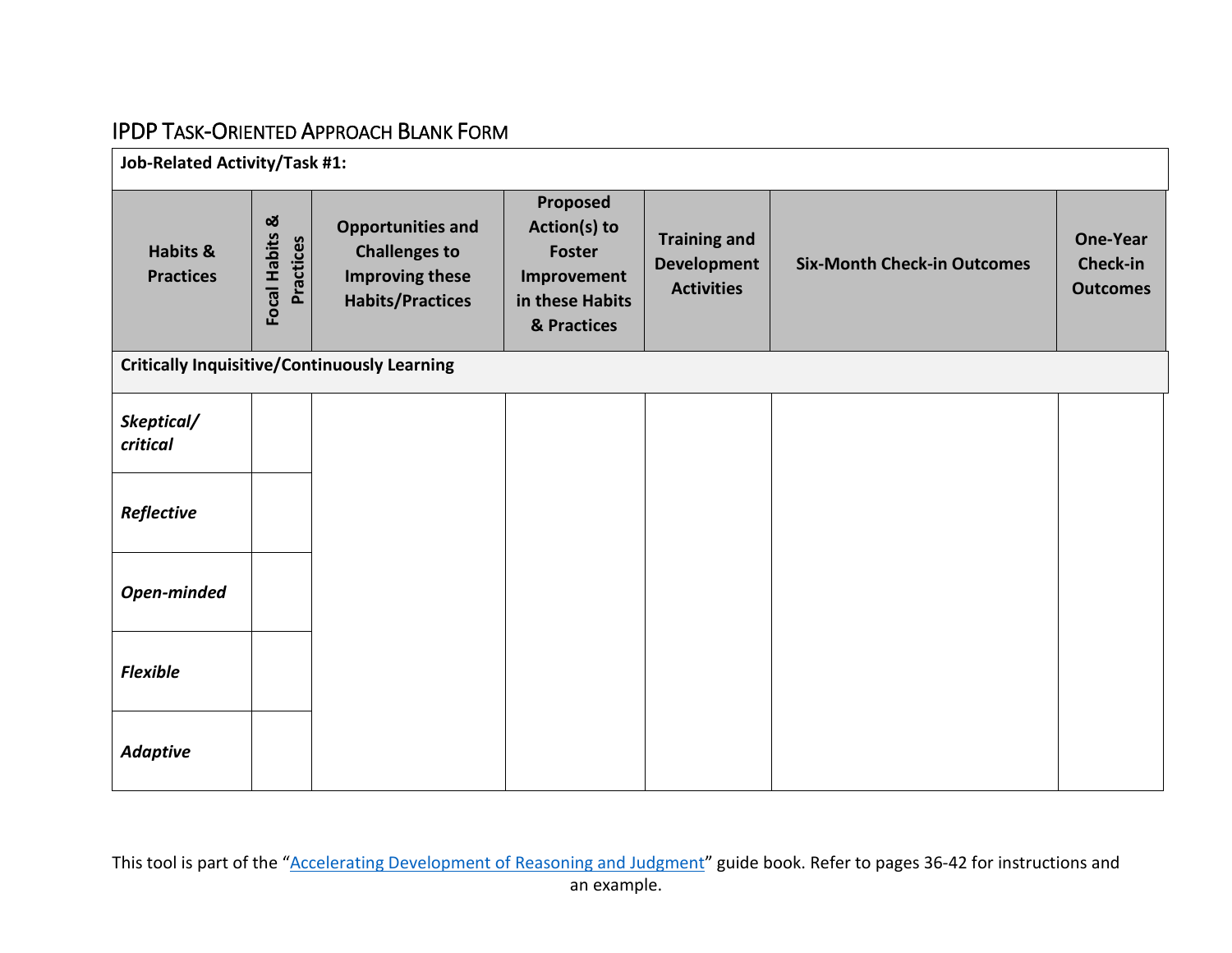| Inquisitive/<br>curious                |                                           |  |  |  |  |  |  |  |  |
|----------------------------------------|-------------------------------------------|--|--|--|--|--|--|--|--|
|                                        | Multi-level, Integrative Systems Thinking |  |  |  |  |  |  |  |  |
| Holistic/<br>comprehensive<br>thinking |                                           |  |  |  |  |  |  |  |  |
| <b>Inclusive</b>                       |                                           |  |  |  |  |  |  |  |  |
| Creative/<br>divergent/<br>imaginative |                                           |  |  |  |  |  |  |  |  |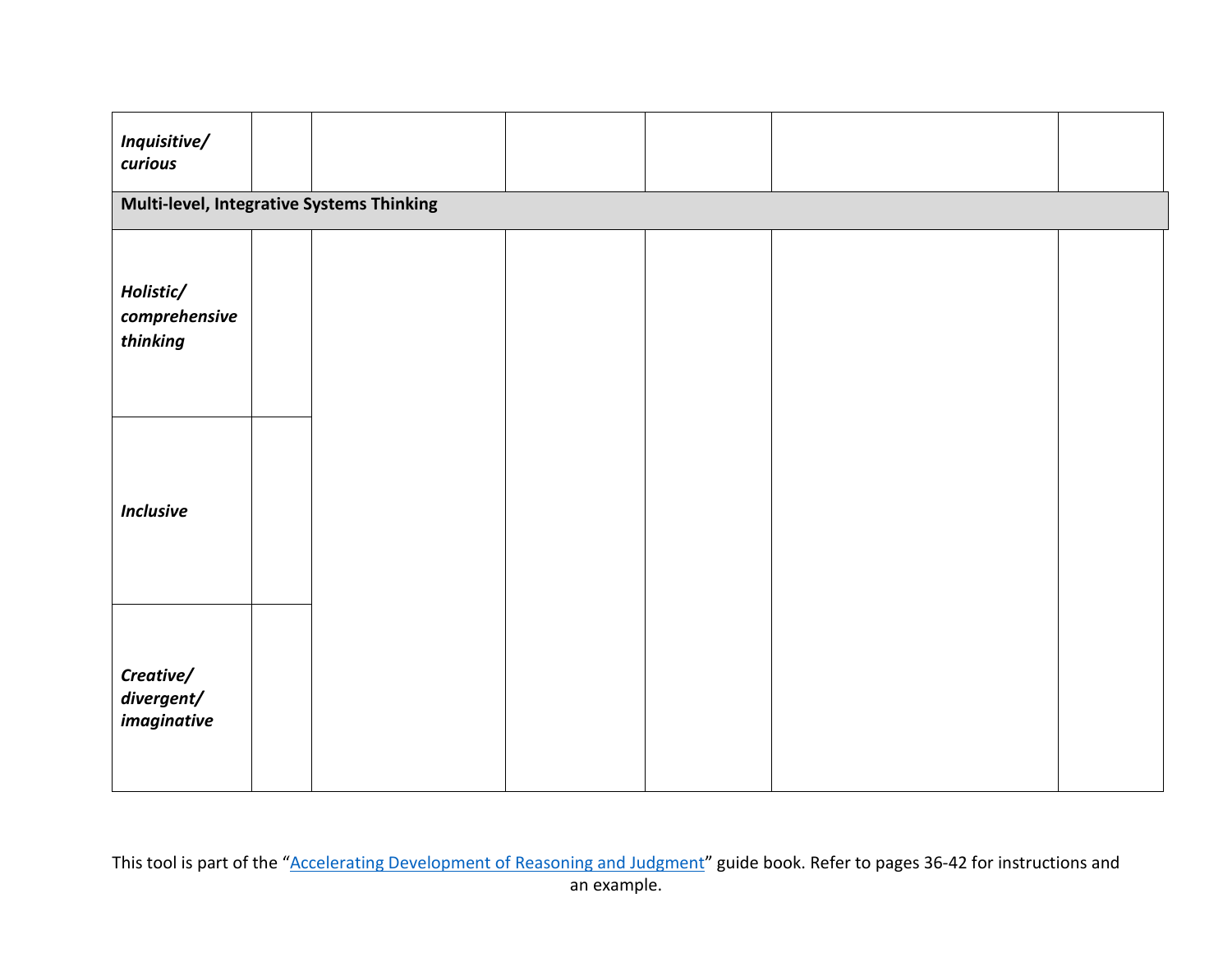| Self-Disciplined            |  |  |  |  |  |
|-----------------------------|--|--|--|--|--|
| Scientific                  |  |  |  |  |  |
| Logical                     |  |  |  |  |  |
| Systematic                  |  |  |  |  |  |
| <b>Analytical</b>           |  |  |  |  |  |
| Economical/<br>efficient    |  |  |  |  |  |
| Impartial/<br>objective     |  |  |  |  |  |
| <b>Ethical</b>              |  |  |  |  |  |
| <b>Patient</b>              |  |  |  |  |  |
| <b>Balanced Approach</b>    |  |  |  |  |  |
| <b>Pragmatic</b>            |  |  |  |  |  |
| Proactive/<br>strategic     |  |  |  |  |  |
| <b>Purposeful</b>           |  |  |  |  |  |
| <b>Politically</b><br>aware |  |  |  |  |  |
| <b>Adaptable</b>            |  |  |  |  |  |

This tool is part of the ["Accelerating Development of Reasoning and Judgment"](https://www.fishwildlife.org/download_file/view/2972/3039) guide book. Refer to pages 36-42 for instructions and an example.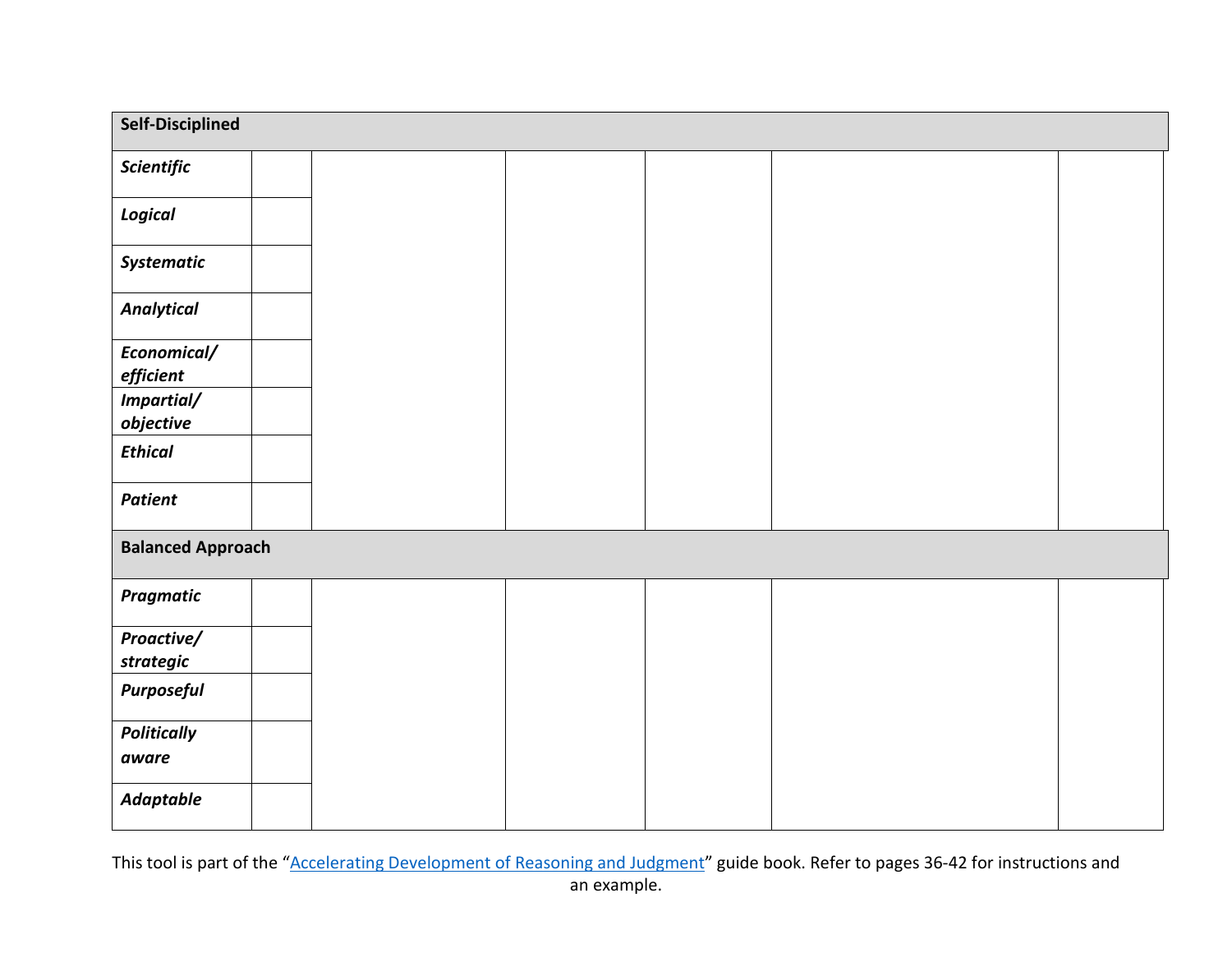| <b>Interactions with Others</b>           |  |  |  |  |  |  |
|-------------------------------------------|--|--|--|--|--|--|
| Attentive/<br>active listening            |  |  |  |  |  |  |
| Collaborative                             |  |  |  |  |  |  |
| Humble/<br>respectful                     |  |  |  |  |  |  |
| Transparent/<br>truthful/<br>honest       |  |  |  |  |  |  |
| Compassionate<br>/selfless/<br>empathetic |  |  |  |  |  |  |

This tool is part of the ["Accelerating Development of Reasoning and Judgment"](https://www.fishwildlife.org/download_file/view/2972/3039) guide book. Refer to pages 36-42 for instructions and an example.